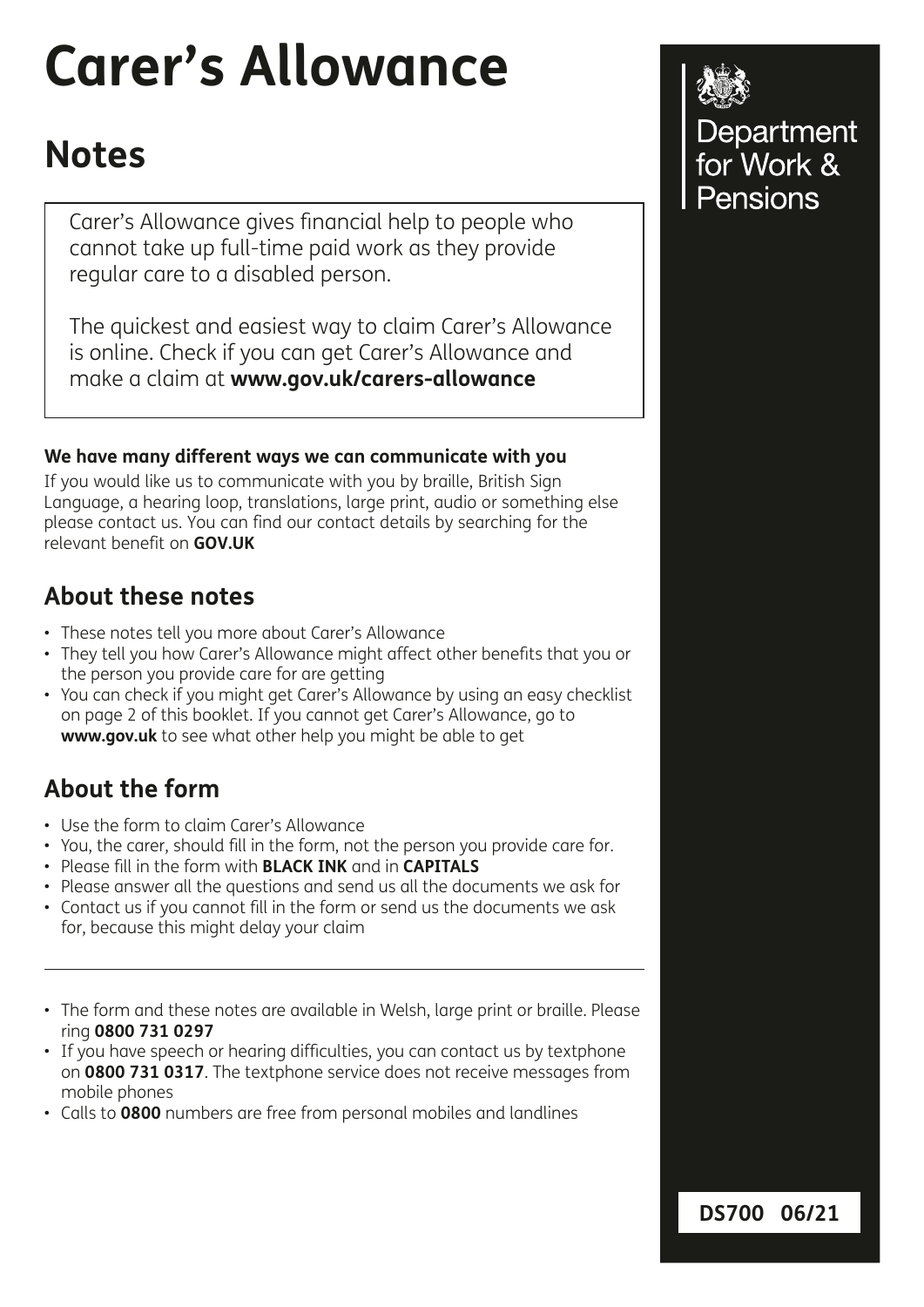# **Can I get Carer's Allowance?**

#### **You cannot get Carer's Allowance if:**

- you earn more than £128 a week after tax and some expenses. See **page 3**
- you are in full-time education. By f*ull time* we mean 21 hours or more of study a week.
- See **page 3**.

Use this quick checklist before you fill in the form.

If you can tick all 4 statements, you may be able to get Carer's Allowance.



#### **The person I provide care for is getting one of these benefts:**

- Personal Independence Payment daily living component
- Disability Living Allowance at the middle or highest rate of the care component. (The mobility component is not a qualifying beneft for Carer's Allowance)
- Child Disability Payment at the middle or highest rate of the care component. (The mobility component is not a qualifying beneft for Carer's Allowance)
- Attendance Allowance
- Constant Attendance Allowance, at or above the normal maximum rate with an Industrial Injuries Disablement Beneft, or at the basic (full day) rate with a War Disablement Pension
- Armed Forces Independence Payment
- an equivalent disability benefit from an EEA country or Switzerland

#### **I am aged 16 or over**

#### **I am providing care for a disabled person for at least 35 hours a week**

Providing care for someone means helping them with day-to-day living and personal care.

#### **I normally live in Great Britain**

By Great Britain we mean England, Scotland and Wales. Family members of people in HM forces serving overseas can sometimes be treated as living in Great Britain.

#### **If you have ticked all 4 boxes, you can claim Carer's Allowance straightaway.**

If you live outside Great Britain, but in the European Economic Area (EEA) or Switzerland, and you have ticked the first 3 statements above, you will need to be covered by the Withdrawal Agreement and the UK must be responsible for paying you sickness benefits for you to get Carer's allowance. For more information go to **www.gov.uk/carers-allowance**

There is a list of EEA countries on page 4 of these notes, or go to **www.gov.uk/claim-benefits-abroad/where-you-can-claim-benefits** 

If you are subject to immigration control, please call us on **0800 731 0297** to find out if you can get Carer's Allowance.

# **EEA and Swiss nationals need to have an EU Settlement Scheme status**

The United Kingdom (UK) has left the European Union (EU). If you are a European Economic Area (EEA) or Swiss national, you and your family members need to get a UK immigration status to carry on living in the UK after 30 June 2021.

You and your family need a status even if you have already been issued with a permanent residence document by the Home Office, or have been living in the UK for a long time. You need to apply for an immigration status to be eligible for benefits. This includes new and existing claims to benefits. It is free to apply for a UK immigration status. Irish nationals and those with indefinite leave to remain in the UK do not need to apply.

For more information and to apply for the EU Settlement Scheme please visit **www.gov.uk/eusettlementscheme** or call **0300 123 7379**.

You need to tell us if your circumstances change. For more information please visit **www.gov.uk/report-benefits-change-circumstances**

#### Remember

The quickest and easiest way to claim Carer's Allowance is online. Go to **www.gov.uk/carers-allowance**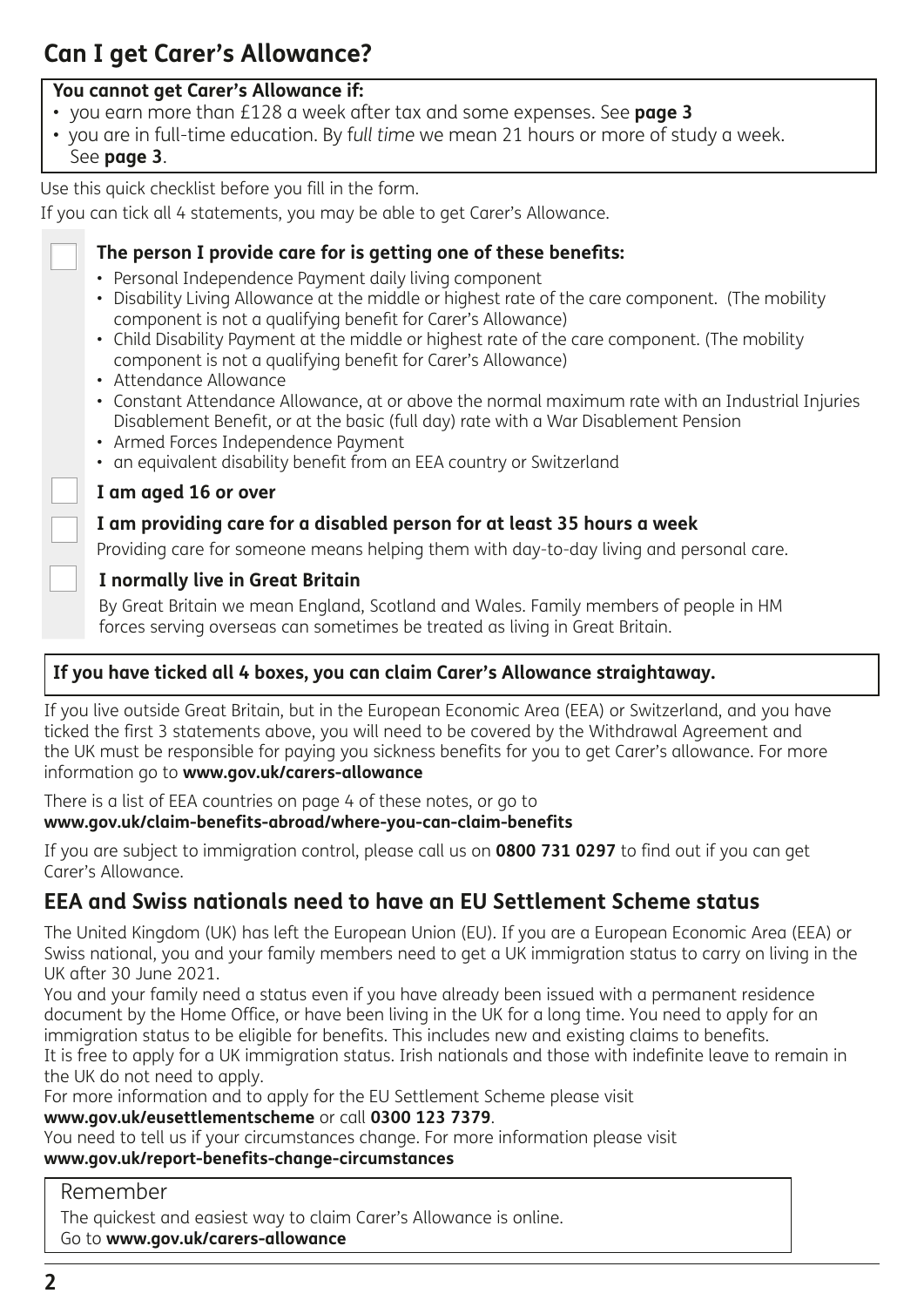# **Notes about Carer's Allowance**

# **When should I claim?**

Claim now, if the person you provide care for is already getting any of the benefits listed on the previous page. If they have not claimed any of these benefits yet, or are waiting to hear about a claim, you can claim Carer's Allowance within 3 months of when the benefit is awarded. If you do not claim in time, you may lose money.

# **What is Carer's Allowance?**

Carer's Allowance is a benefit that gives you financial help if you cannot take up fulltime paid work because you provide regular care to a disabled person.

You do not have to be related to, or live with, the person you provide care for.

You must be 16 or over and spend at least 35 hours a week providing care for them. By care we mean helping them with daily activities such as washing, dressing and cooking. If you stop providing care for the person for a short time, you may still get Carer's Allowance. For example, you may be able to get Carer's Allowance if you, or the person you provide care for, go into hospital or somewhere like that.

#### **But you must tell us straightaway about any week when you provide care for someone for less than 35 hours.**

By week we mean from the start of a Sunday to the end of the next Saturday.

#### **Carer's Allowance is taxable. It can also affect other benefits you may get.**

#### **How is Carer's Allowance paid?**

Carer's Allowance is paid to the carer, not the person being cared for.

You can be paid every week or every 4 weeks.

**Carer's Allowance is always paid into an account,** such as your bank or building society account.

#### **How do my earnings affect Carer's Allowance?**

When we work out your weekly earnings we only look at what you have earned after you have paid:

- National Insurance (NI) contributions
- income tax
- half of any money you pay towards personal and occupational pension schemes

While you are at work, we also allow up to half of the rest of your earnings for paying someone from outside your family to look after your children or the person you provide care for.

#### **Expenses**

We may be able to take into account some other expenses, such as expenses you have to pay to do your job.

#### **How does full-time education affect Carer's Allowance?**

You cannot get Carer's Allowance if you are in full-time education, even if you provide care for someone for 35 hours a week as well.

By full-time education we mean 21 hours or more of study a week. The 21 hours includes classes, lectures, seminars and personal study time expected by the university, college or learning provider.

Traineeships may also count as full-time education.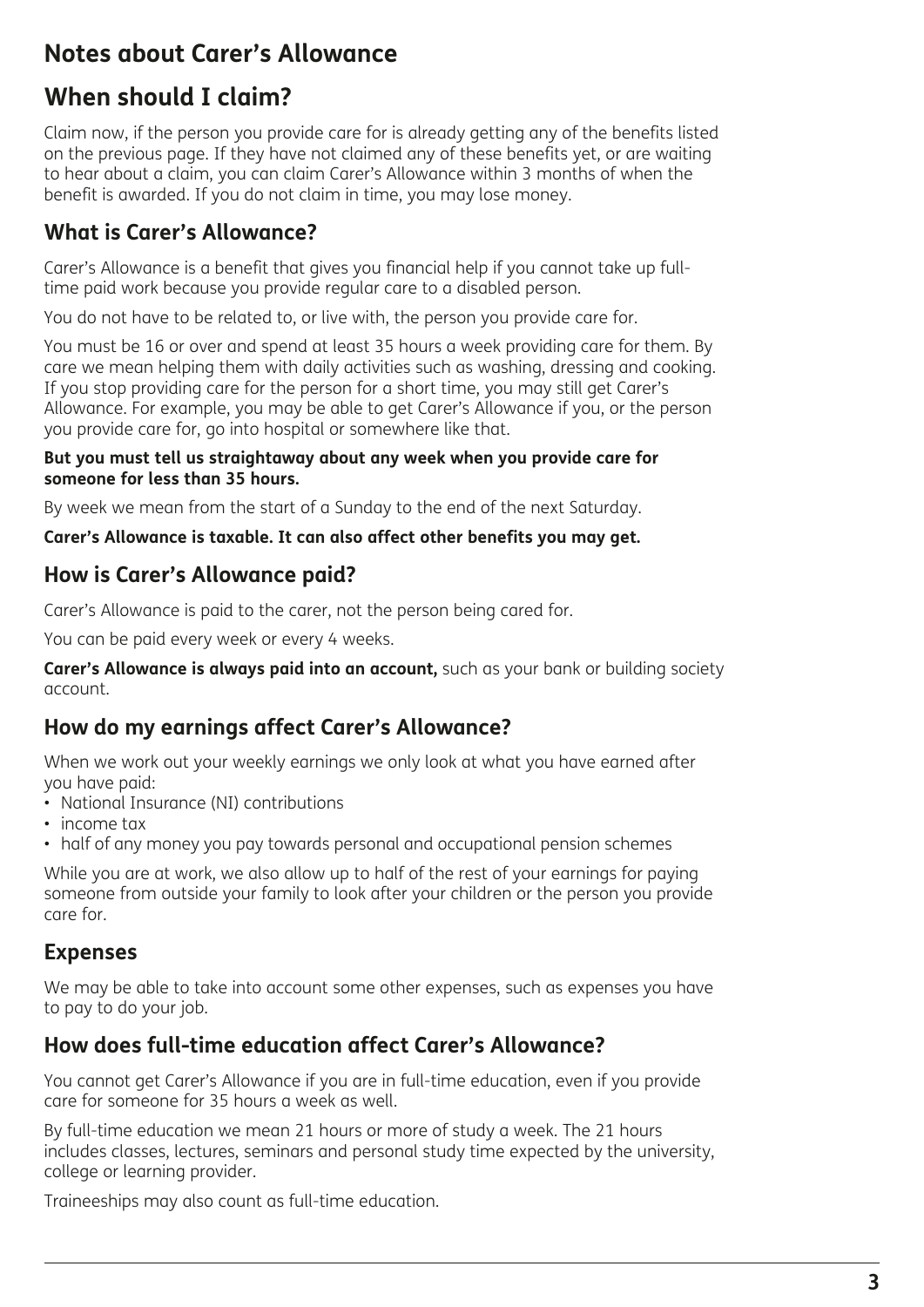#### **Can I get Carer's Allowance for providing care for more than one person?**

You can only get paid Carer's Allowance for one person you provide care for. You will not get paid more if you provide care for more than one person.

#### **What happens if someone else is also providing care for the same person?**

If someone else is also providing care for the same person as you are, only one of you can get Carer's Allowance or the carer's element of Universal Credit. Two people cannot get Carer's Allowance or the carer's element of Universal Credit at the same time for providing care for the same person. You must decide between you who is going to claim it.

#### **What if I do not live in Great Britain?**

By Great Britain we mean England, Scotland and Wales.

You might still be able to get Carer's Allowance if you live in or are moving to a country in the European Economic Area (EEA) or Switzerland, are covered by the Withdrawal Agreement and the UK is responsible for paying your sickness benefits. The EEA countries are:

Austria, Belgium, Bulgaria, Croatia, Cyprus, Czech Republic, Denmark, Estonia, Finland, France, Germany, Greece, Hungary, Iceland, Ireland, Italy, Latvia, Liechtenstein, Lithuania, Luxembourg, Malta, Netherlands, Norway, Poland, Portugal, Romania, Slovakia, Slovenia, Spain and Sweden.

Contact us for more information. Our phone number is **0800 731 0297**.

#### **How does Carer's Allowance affect any other benefts I get?**

Carer's Allowance counts as income, so any means-tested benefits you get will be reduced if you get Carer's Allowance. But an extra amount will be included in the calculation of your means-tested benefits, so you will not be worse off overall. Means-tested benefits include:

- Income Support
- income-based Jobseeker's Allowance
- income-related Employment and Support Allowance
- Pension Credit
- Universal Credit

If you are getting Housing Benefit or a reduction in your Council Tax, your council may be able to include a carer premium when they work out how much benefit you can get. Tell your local council about your Carer's Allowance to see if you can get extra help.

The benefit cap limits the amount of benefit that most people aged 16 to State Pension age can get. Some individual benefits are not affected, but it may affect the total amount of benefit you get. Receipt of Carer's Allowance or Universal Credit Carer Element exempts a household from being capped. Find out more about the benefit cap at **www.gov.uk/benefit-cap** 

If you get any of the following benefits, we may not be able to pay you Carer's Allowance:

- State Pension
- Incapacity Benefit
- Severe Disablement Allowance
- Unemployability Supplement paid with Industrial Injuries Disablement Beneft or War Pension
- Widow's Pension or Bereavement Allowance
- Widowed Mother's Allowance or Widowed Parent's Allowance
- War Widow's or Widower's Pension
- Maternity Allowance
- Industrial Death Beneft
- contribution-based Jobseeker's Allowance
- contribution-based Employment and Support Allowance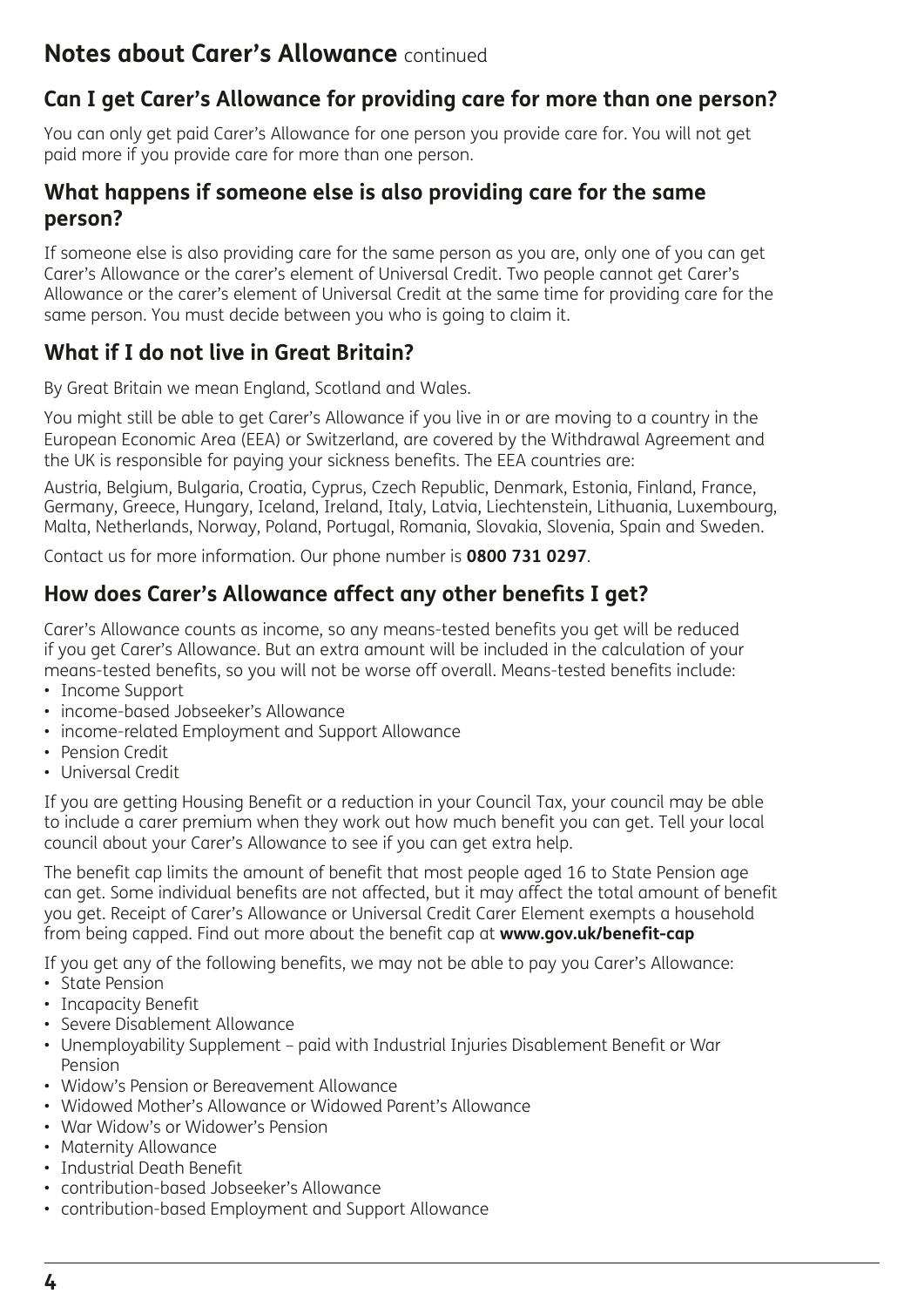This is called the 'overlapping benefit rule'. It means you cannot normally get 2 income-replacement benefits, such as Carer's Allowance and State Pension, at the same time.

Even if you get any of these benefits, it may be worth claiming Carer's Allowance. Your other benefits might be increased if you have 'underlying entitlement' to Carer's Allowance. Having underlying entitlement means that you satisfy all the conditions to get a benefit but the law says we cannot actually pay you any money. This may be because you are already getting a similar benefit and the rules say you cannot have both. If the amount of the other benefit you get is less than the amount of Carer's Allowance you could get, we will pay you the difference.

If someone is getting any of the benefits shown above, and these include extra money for you, we will arrange for the extra money to stop or reduce. We will then pay the Carer's Allowance to you.

If you get any Widow's Benefit or bereavement benefits, claim Carer's Allowance anyway because we may be able to give you National Insurance (NI) contribution credits.

Your Working Tax Credit or Child Tax Credit could be reduced if you get Carer's Allowance. Contact the Tax Credits office for more information. Go to **www.gov. uk/government/organisations/hm-revenue-customs/contact/tax-creditsenquiries** for more information.

# **If you put off claiming your State Pension**

Putting off claiming your State Pension is also known as State Pension deferral. Days for which you are paid Carer's Allowance will not count towards extra State Pension you could get when you do claim your State Pension.

There is more information about State Pension deferral at **www.gov.uk/deferring-state-pension** 

# **How does Carer's Allowance affect the benefts of the person I provide care for?**

Carer's Allowance can affect the benefits of the person you provide care for, if they get a severe disability premium with:

- income-based Jobseeker's Allowance
- Income Support
- income-related Employment and Support Allowance
- Housing Benefit

Their severe disability premium will stop if you get Carer's Allowance for providing care for them.

If they get extra Pension Credit for severe disability, it will also stop.

It can also affect their Council Tax reduction. They should contact their local council to find out if this affects them.

If you have underlying entitlement to Carer's Allowance, but do not actually get any money, it will not affect the benefits of the person you provide care for.

We will check the record of the person you provide care for before making a decision on your claim.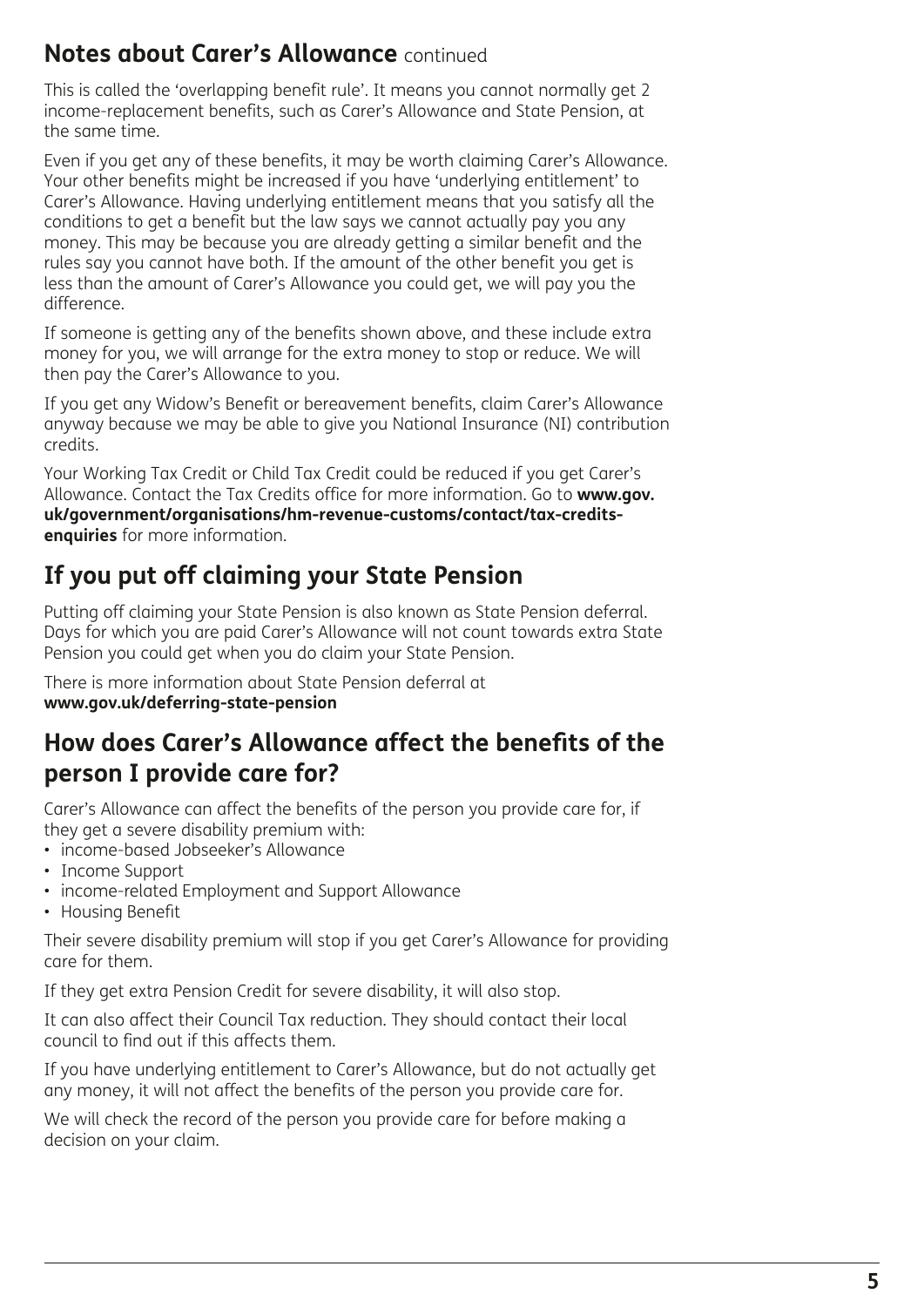# **National Insurance (NI) contributions**

Every week we pay you Carer's Allowance we will add a Class 1 NI contribution credit to your NI record. We will also normally give you a Class 1 NI contribution credit for any week when you are entitled to Carer's Allowance but we do not pay you because you are also getting Widow's Benefits or bereavement benefits at the same or higher weekly rate as your Carer's Allowance.

These Class 1 NI contribution credits may help you to get the basic rate of other benefits in the future, and protect your future entitlement to State Pension.

You will not get a Class 1 NI contribution credit with your Carer's Allowance:

- if you are already getting Class 1 NI contribution credits with another beneft. For example, you may be getting contribution credits with your Incapacity Beneft or Employment and Support Allowance
- if you are a married woman who has elected to pay reduced-rate contributions when in work. But read about Carer's Credit below

# **Carer's Credit**

Even if we cannot pay Carer's Allowance for a period, Carer's Credit will make sure you get National Insurance credits to protect your future entitlement to State Pension and bereavement benefits. If you do not get Carer's Allowance, you will need to apply for Carer's Credit in order to get it.

You do not need to apply for Carer's Credits if you get Carer's Allowance – you will automatically get credits.

Carer's Credit will cover periods of up to 12 weeks:

- before your Carer's Allowance entitlement begins
- during any breaks in care, and
- at the end of any period of Carer's Allowance entitlement

If you are a married woman paying reduced rate NI contributions, we cannot give you Class 1 NI contribution credits for each week you are paid Carer's Allowance. But you will get Carer's Credit for each week you are entitled to Carer's Allowance in addition to the 12-week periods described above.

If you are not entitled to Carer's Allowance, or it has ended but you are providing care for one or more people for a total of 20 hours or more each week, you may still be able to get Carer's Credit.

To find out more about Carer's Credit, go to **www.gov.uk/carers-credit** or phone **0800 731 0297**.

# **Christmas Bonus**

Just before Christmas each year you will get a tax-free Christmas Bonus with your Carer's Allowance, if you do not already get a Christmas Bonus with another benefit.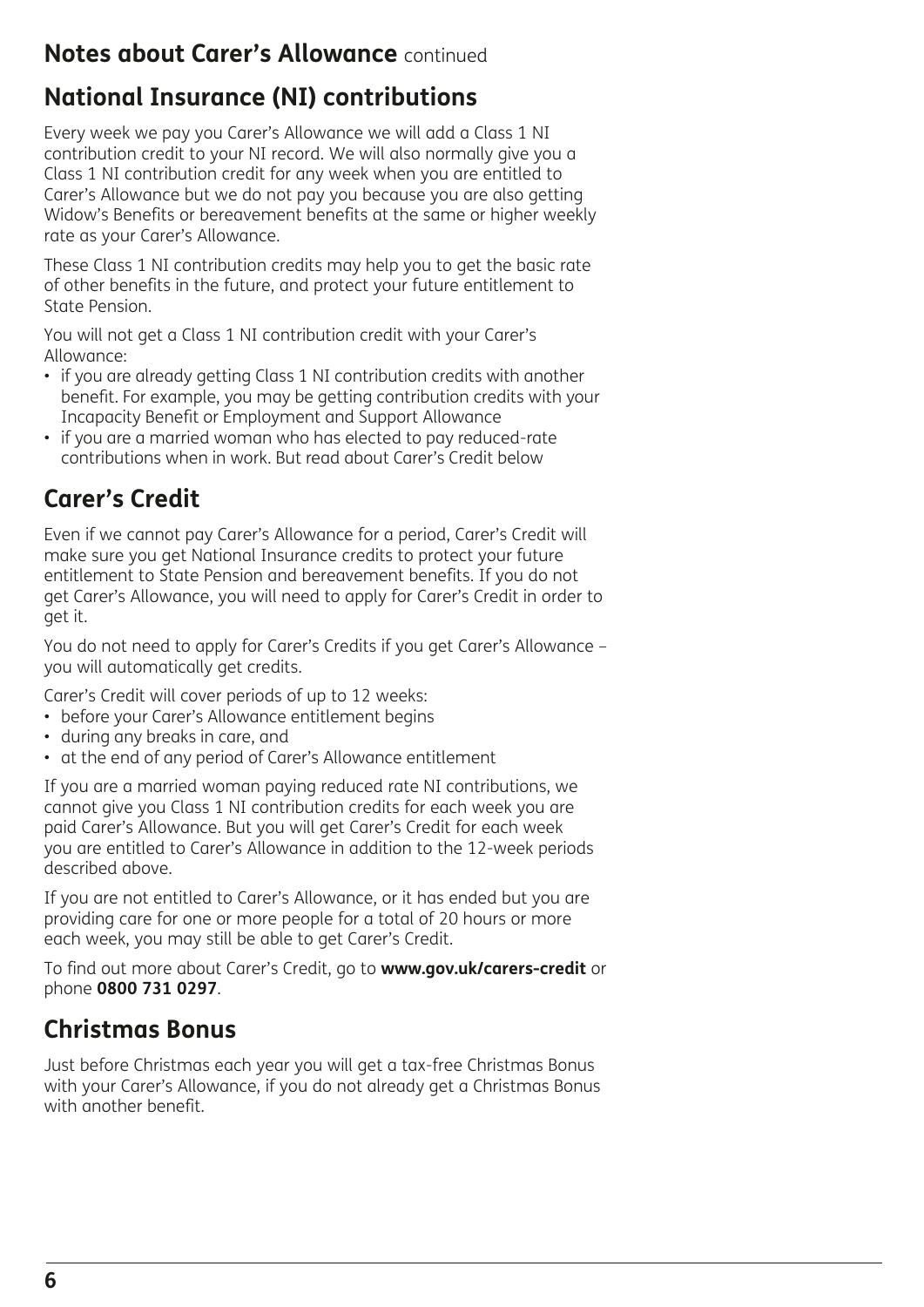# **How to contact the Carer's Allowance Unit**

#### **Remember**

The quickest and easiest way to claim Carer's Allowance or report changes is online. Go to **www.gov.uk/carers-allowance**

Our phone number is **0800 731 0297**.

If you have speech or hearing difficulties, you can contact us using a textphone on **0800 731 0317**.

These lines are open from 8am to 6pm Monday to Friday.

If you want to write to us, our address is: Carers Allowance Unit Mail Handling Site A Wolverhampton WV98 2AB

Please let us know if:

- you want us to use braille, audio CD or large print, or
- English is not your first language and you would like to use our interpreter service

# **Where to get more help and advice**

- You can get more information about Carer's Allowance at **www.gov.uk/carers-allowance**
- If you want general advice and information about benefts or entitlements, get in touch with **Jobcentre Plus**. The phone number and address are in the business numbers section of the phone book under Jobcentre Plus. You can fnd more information and claim forms online at **www.gov.uk/browse/benefts**
- If you want to know about benefts or entitlements for disabled people, visit **www.gov.uk/browse/benefts**
- You can get help at an advice centre like the Citizen's Advice Bureau.
- You can get in touch with Carers UK for advice on a range of issues. Their helpline number is **freephone 0808 808 7777**. Or visit the Carers UK website at **www.carersuk.org**
- For information about fnancial support, rights, carers organisations, employment, independent living and much more, visit **www.gov.uk**